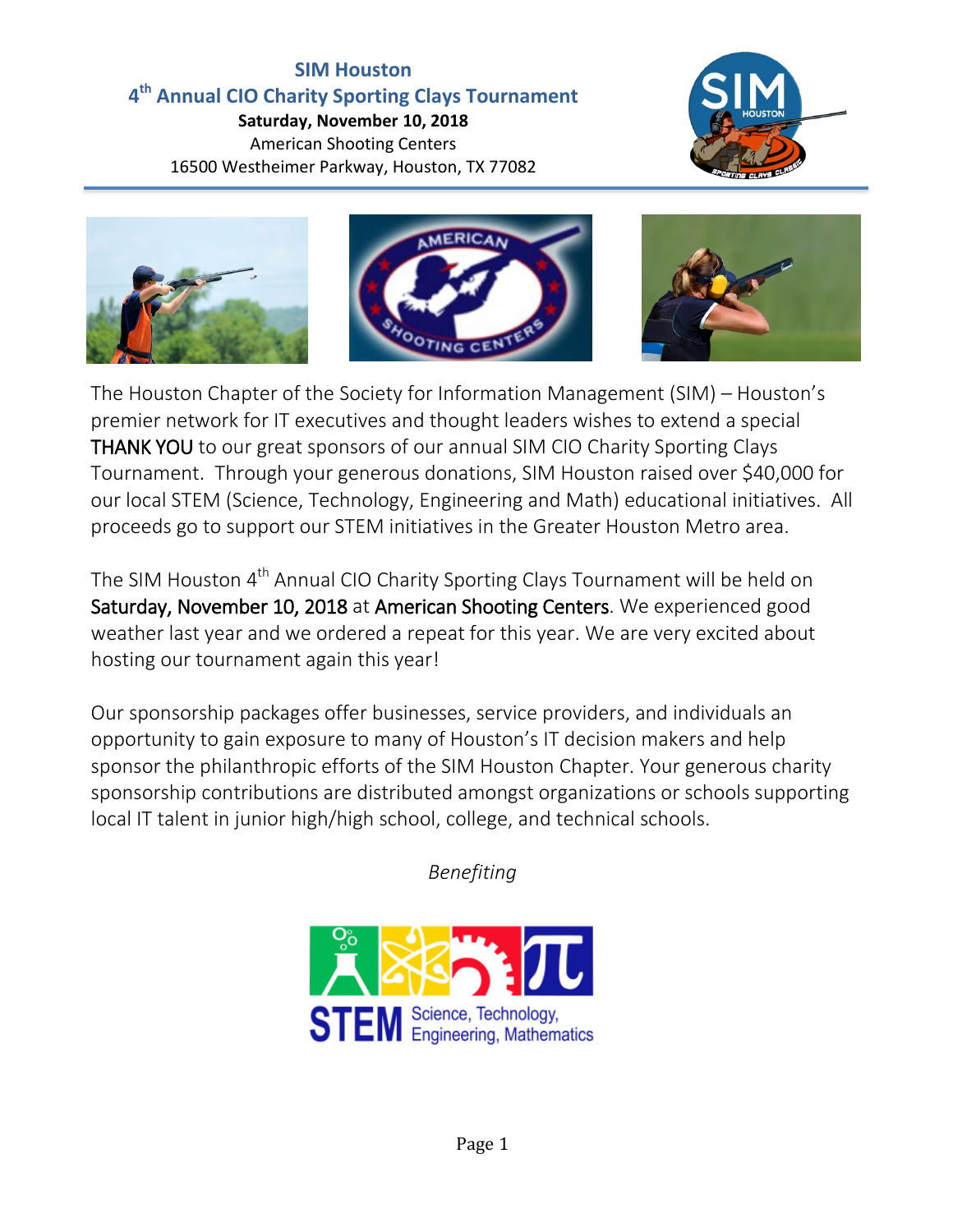## **SIM Houston 4 th Annual CIO Charity Sporting Clays Tournament**

**Saturday, November 10, 2018** American Shooting Centers 16500 Westheimer Parkway, Houston, TX 77082



You may find the following information valuable in making your decision to become a tournament sponsor:

- The SIM Houston Chapter has 200+ members of which 85 percent are CIOs, Senior VPs, VP IT/IS, and IT Directors. The remaining are IT Management and Service Providers.
- SIM Houston consists primarily of technology executives.
- We are expecting more than 125 participants including SIM CIO members and prospective Executive members.
- Tournament participants are CIOs, their direct reports and/or peers in their organization, and other high-level business executives. The other category of attendees comes from the sponsor and vendor team champions. Sponsor and vendor team champion invitees are typically senior level and account managers from their company, customers they want to offer a round as a "thank you", or prospects that they are "courting" and want to develop a closer relationship by offering a unique opportunity to participate in a shooting clay event.

Don't be left out! The sponsorships and teams are on a first come basis and you need to reserve early to secure your spot.

Thank you for considering sponsorship of the 2018 SIM Houston CIO Charity Sporting Clays Tournament and helping support our charity fundraising efforts.

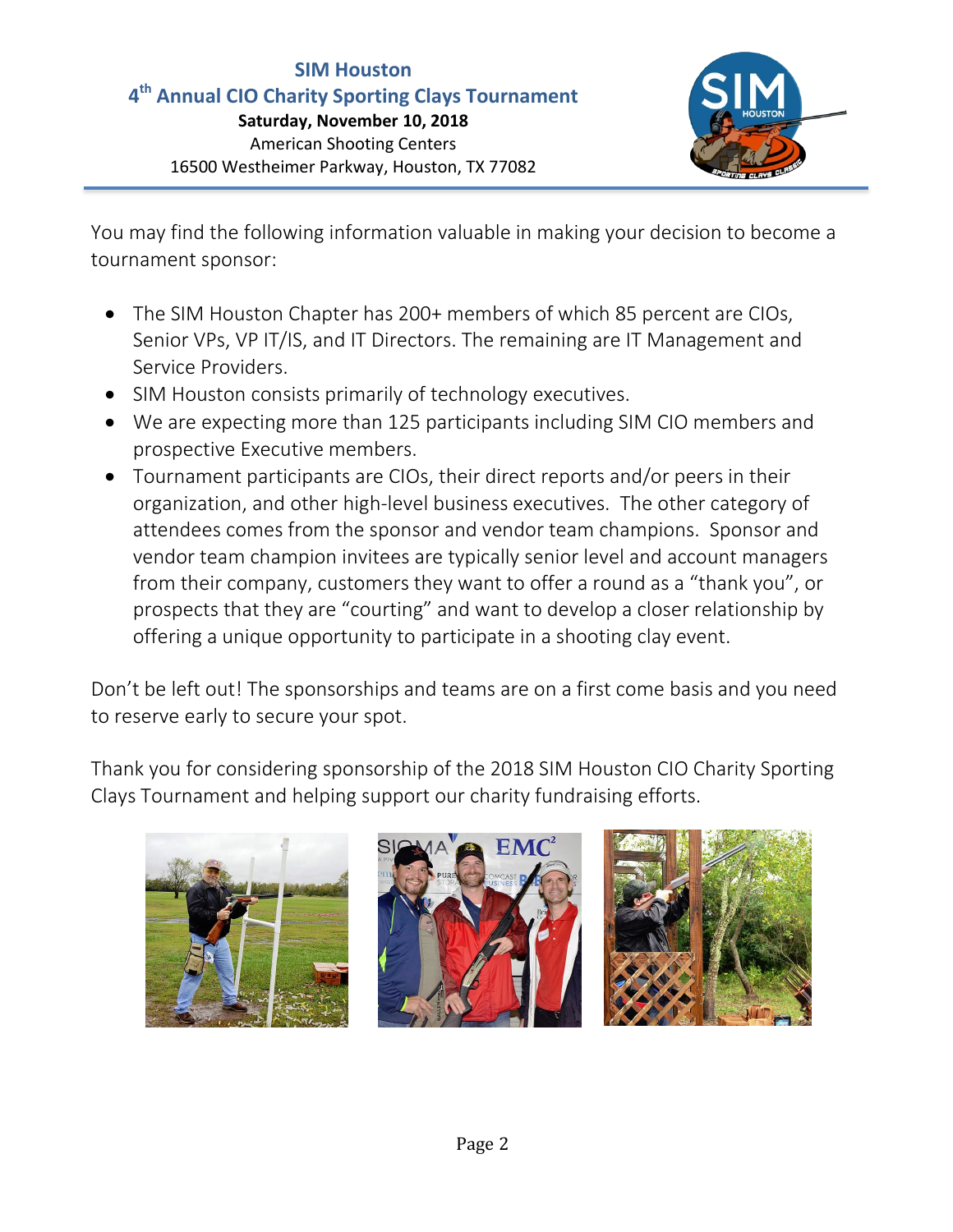#### **SIM Houston 4 th Annual CIO Charity Sporting Clays Tournament Saturday, November 10, 2018** American Shooting Centers

16500 Westheimer Parkway, Houston, TX 77082



## CORPORATE SPONSORSHIP OPPORTUNITIES

| Sponsor<br>Level<br>Cost                                                                                   | Platinum<br>\$15,000                                                                                                                                                                                                                                  | Gold<br>\$10,000                                                                                                                                                                                                                                      | Silver (Multiple)<br>\$5,000                                                                                                                                                                               | <b>Premier Station</b><br>\$3,500                                                                                                                                                                                                      | Station (24 Max.)<br>\$2,500                                                                                                                         | Hospitality (4)<br>\$2,500                                                                                                                                     | Game (2)<br>\$2,500                                                                                                                                      | Team<br>\$1,250     |
|------------------------------------------------------------------------------------------------------------|-------------------------------------------------------------------------------------------------------------------------------------------------------------------------------------------------------------------------------------------------------|-------------------------------------------------------------------------------------------------------------------------------------------------------------------------------------------------------------------------------------------------------|------------------------------------------------------------------------------------------------------------------------------------------------------------------------------------------------------------|----------------------------------------------------------------------------------------------------------------------------------------------------------------------------------------------------------------------------------------|------------------------------------------------------------------------------------------------------------------------------------------------------|----------------------------------------------------------------------------------------------------------------------------------------------------------------|----------------------------------------------------------------------------------------------------------------------------------------------------------|---------------------|
| Sponsor<br><b>Recognition:</b><br>Company<br>Name/Logo<br>Placement<br>Event<br>Participant<br>Information | Promotional<br>$\bullet$<br>Banner<br><b>Shooter Gifts</b><br>$\bullet$<br>SIM Website<br>$\bullet$<br>Registration<br>$\bullet$<br>Table & Form<br>Awards<br>$\bullet$<br>Ceremony<br>Recognition<br>Event<br>Participant/<br>Contact<br>Information | Promotional<br>$\bullet$<br>Banner<br><b>Shooter Gifts</b><br>$\bullet$<br>SIM Website<br>$\bullet$<br>Registration<br>Table & Form<br>Awards<br>$\bullet$<br>Ceremony<br>Recognition<br>Event<br>$\bullet$<br>Participant/<br>Contact<br>Information | Promotional<br><b>Banner</b><br>SIM Website<br>$\bullet$<br>Registration<br>Table & Form<br>Awards<br>$\bullet$<br>Ceremony<br>Recognition<br>Event<br>$\bullet$<br>Participant/<br>Contact<br>Information | <b>Premier Station</b><br>$\bullet$<br>Signage<br>Premier<br>$\bullet$<br>Banner/SIM<br>website<br>Awards Ceremony<br>Recognition<br>Event Participant/<br>$\bullet$<br>Contact<br>Information<br>Games<br>٠<br>Mulligans<br>$\bullet$ | <b>Station Signage</b><br>Banner/SIM<br>website<br>Awards<br>Ceremony<br>Recognition<br>Event<br>$\bullet$<br>Participant/<br>Contact<br>Information | Sponsorships<br>available: Breakfast,<br>Lunch, Beverage or<br><b>Gun Cleaning</b><br><b>Individual Sign</b><br>Awards<br>$\bullet$<br>Ceremony<br>Recognition | Sponsorships<br>available: Pair in<br>the Air or 2 Person<br>Flurry<br>Individual<br>$\bullet$<br>Sign<br>Awards<br>$\bullet$<br>Ceremony<br>Recognition |                     |
| Raffle Item                                                                                                | Premium Item in<br>Sponsor's Name                                                                                                                                                                                                                     | Premium Item in<br>Sponsor's Name                                                                                                                                                                                                                     |                                                                                                                                                                                                            |                                                                                                                                                                                                                                        |                                                                                                                                                      |                                                                                                                                                                |                                                                                                                                                          |                     |
| 2019<br>Tournament                                                                                         | First right of refusal<br>for 2019<br>Tournament<br>Sponsorship                                                                                                                                                                                       | First right of refusal<br>for 2019<br>Tournament<br>Sponsorship                                                                                                                                                                                       | First right of refusal<br>for 2019<br>Tournament<br>Sponsorship                                                                                                                                            | First right of refusal for<br>2019 Tournament<br>Sponsorship                                                                                                                                                                           | First right of refusal<br>for 2019 Tournament<br>Sponsorship                                                                                         |                                                                                                                                                                |                                                                                                                                                          |                     |
| Teams**<br><b>Game Tickets</b>                                                                             | $3 - 5$ person teams<br>15                                                                                                                                                                                                                            | $2 - 5$ person teams<br>10                                                                                                                                                                                                                            | $1 - 5$ person team<br>8                                                                                                                                                                                   | 1-5 person team<br>8                                                                                                                                                                                                                   | 1-5 person team<br>5                                                                                                                                 |                                                                                                                                                                |                                                                                                                                                          | $1 - 5$ person team |
| <b>Raffle Entries</b>                                                                                      | 15                                                                                                                                                                                                                                                    | 10                                                                                                                                                                                                                                                    | 5                                                                                                                                                                                                          | 5                                                                                                                                                                                                                                      | 5                                                                                                                                                    |                                                                                                                                                                |                                                                                                                                                          | 5                   |

**\*\*Teams = 5 Players consisting of a maximum of 2 sponsor representatives and the remaining IT practitioners. At sponsor's request, SIM can provide Team players\*\***

**Additional Recognition:** Recognition during door prize raffle by providing 2 raffle prizes

**Promotional Items:** Sponsors are encouraged to bring company promotional items to the tournament.